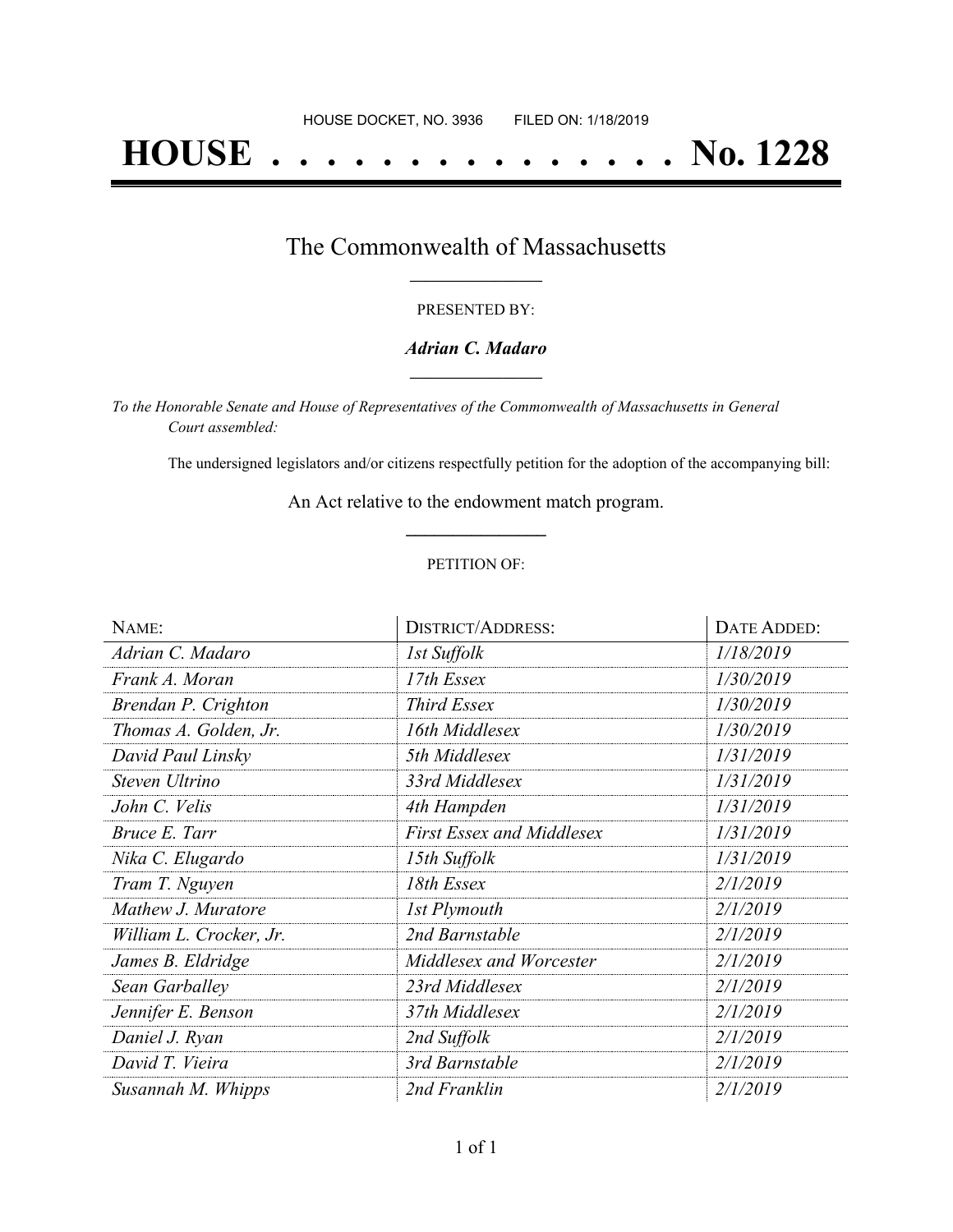## **HOUSE . . . . . . . . . . . . . . . No. 1228**

By Mr. Madaro of Boston, a petition (accompanied by bill, House, No. 1228) of Adrian C. Madaro and others that the endowment match program provide matching funds for public higher education institutions. Higher Education.

## The Commonwealth of Massachusetts

**In the One Hundred and Ninety-First General Court (2019-2020) \_\_\_\_\_\_\_\_\_\_\_\_\_\_\_**

**\_\_\_\_\_\_\_\_\_\_\_\_\_\_\_**

An Act relative to the endowment match program.

Be it enacted by the Senate and House of Representatives in General Court assembled, and by the authority *of the same, as follows:*

| $\mathbf{1}$   | SECTION 1. Section 15E of chapter 15A of the General Laws, as appearing in the 2016                 |
|----------------|-----------------------------------------------------------------------------------------------------|
| 2              | official edition, is hereby amended by removing the words "subject to appropriation" in lines 8     |
| 3              | and 12 and by inserting at the end thereof the following paragraph:-                                |
| $\overline{4}$ | "Not less than \$20,000,000 shall be expended for the purposes of continuing the                    |
| 5              | implementation of section 15E of chapter 15A of the General Laws to encourage private               |
| 6              | fundraising by the commonwealth's public institutions of higher education for the endowment         |
| 7              | and capital outlay programs of those institutions; provided further, that the board of higher       |
| 8              | education shall implement this program in a manner which ensures that each institution shall        |
| 9              | have an opportunity to secure matching funds from this item; provided further, that \$10,000,000    |
| 10             | shall be allocated to the university of Massachusetts; provided further, that \$5,000,000 shall be  |
| 11             | allocated to state universities; provided further, that \$5,000,000 shall be allocated to community |
| 12             | colleges; provided further, that if any funds allocated herein for disbursement to community        |